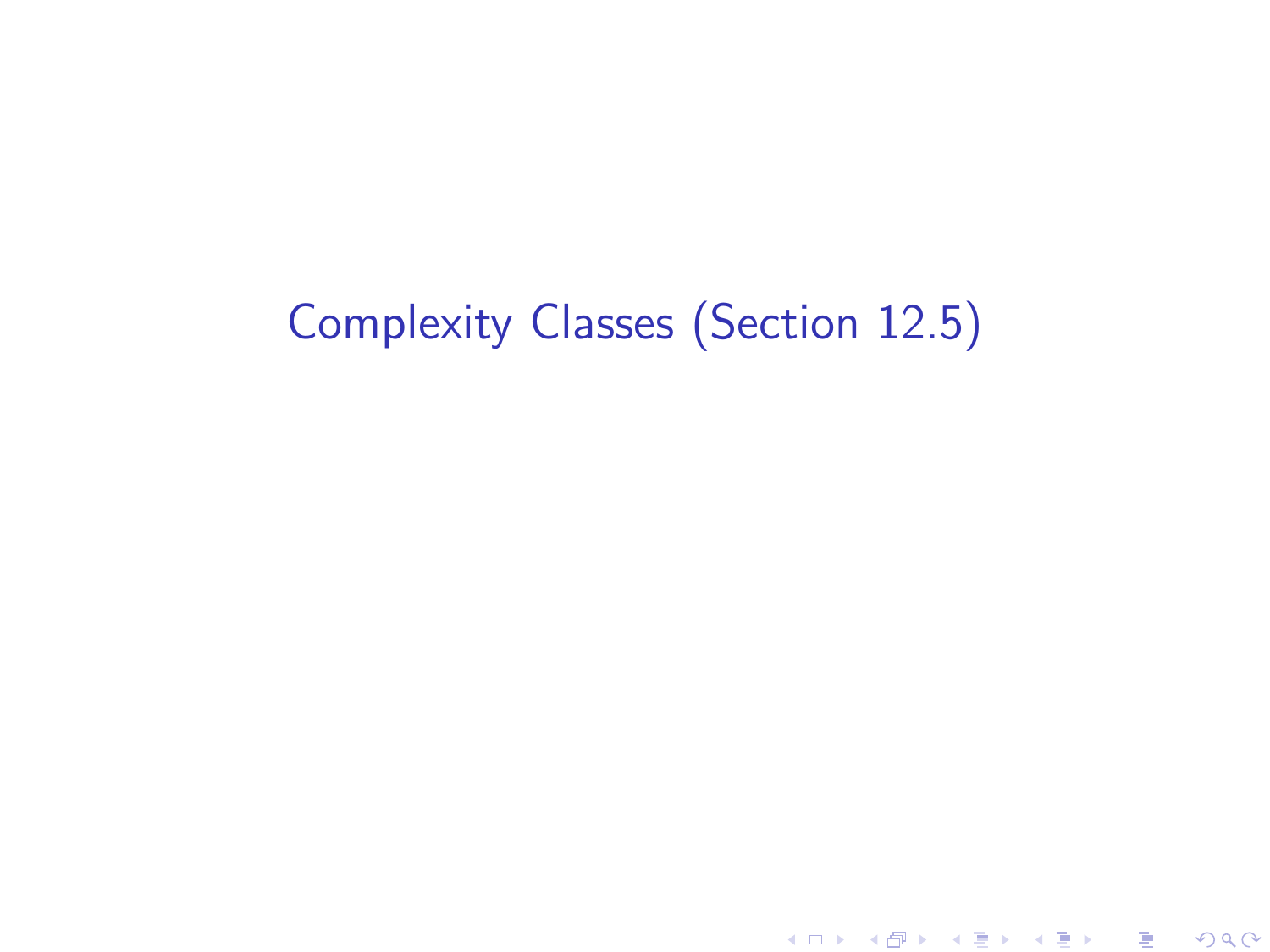## Complexity Classes

- A complexity class is a set of problems related by how much time or space algorithms take to solve them. Complexity classes are usually defined for decision problems, which are problems that ask a question with a yes/no answer. Here are some fundamental complexity classes:
	- The class P: The set of problems that can be solved by deterministic algorithms with worst-case running time of polynomial order.
	- The class NP: The set of problems for which solutions can be verified by deterministic algorithms with worst-case running times of polynomial order. (The N stands for nondeterministic guess and the P stands for polynomial time to verify that the guess is a solution.)
	- The class PSPACE: The set of problems that can be solved by deterministic algorithms where the worst-case number of memory cells needed is of polynomial order.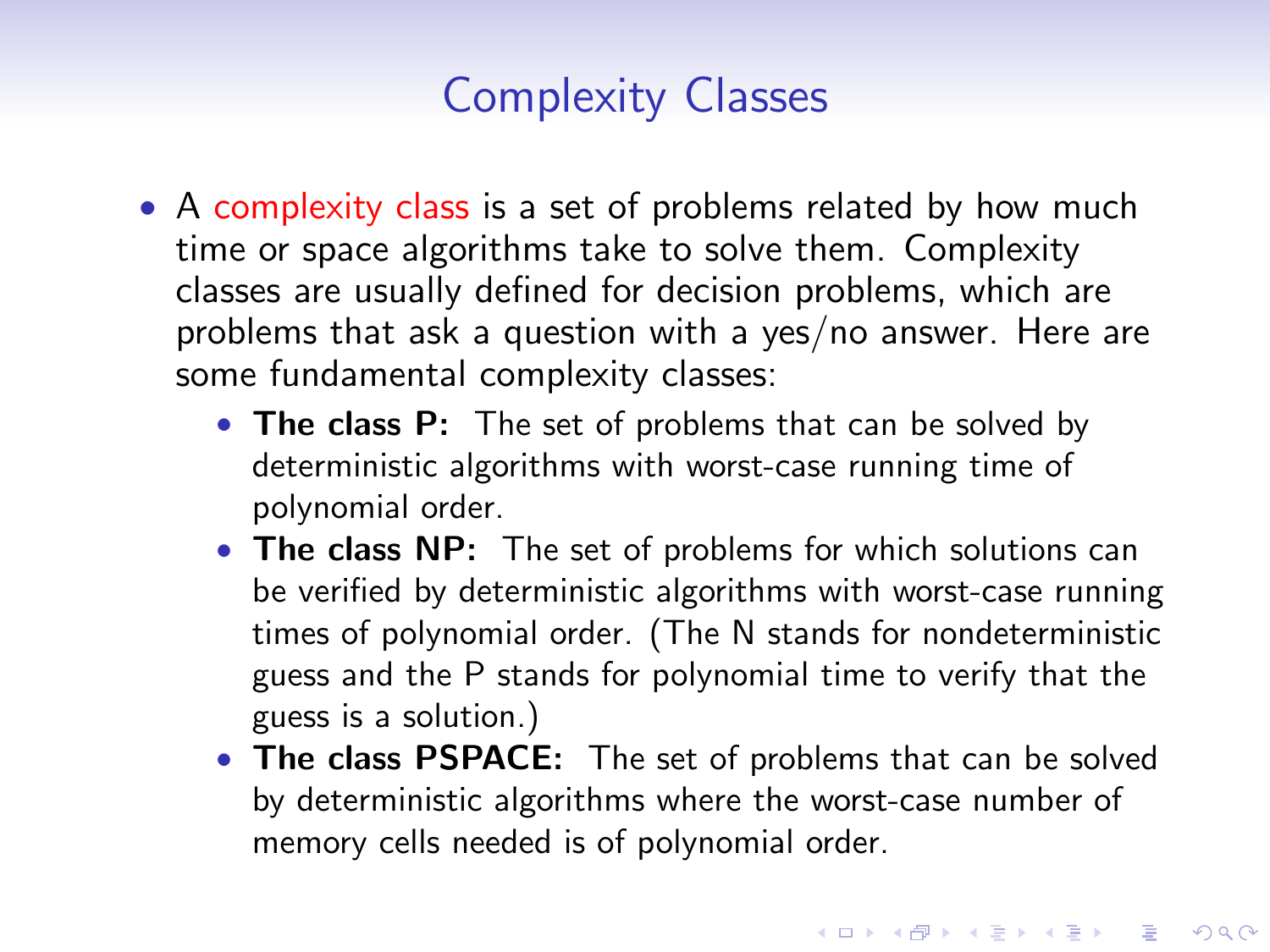## Intractable Problems

- Intractable problems: are the set of problems that are not in P.
- NP-Complete problems: A problem is NP-Complete if it is in NP and is as hard as the hardest problems in NP (a category known at the NP-Hard problems). To show a problem is NP-Complete, you need to show that it is in NP (usually easy) and show that a known NP-Hard problem can be transformed (in polynomial time) to your problem.
- So, if a polynomial time solution is found for any NP-Complete problem, then that polynomial time solution could be used to solve any other NP-Complete problem in polynomial time.

KID KA KERKER KID KO